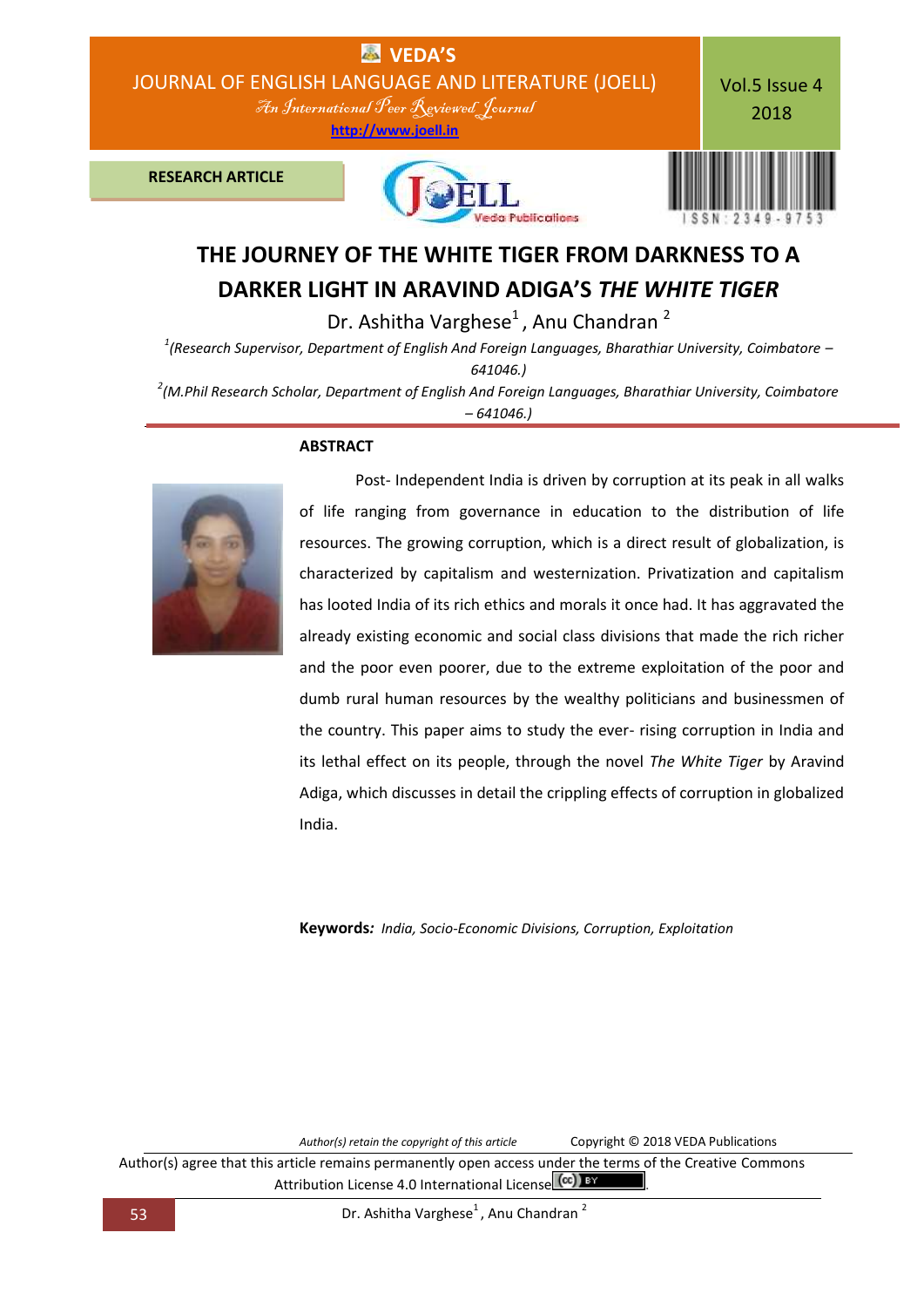**[http://www.joell.in](http://www.joell.in/)**

India, a country with the largest youth population, has been ranked  $81^{st}$ among one hundred and eighty countries according to the Global Corruption Perception Index for 2017, by the Transparency International. According to the newlypublished 2017 edition of the World Economic Forum's *Global Competitiveness Report*, the major factor hindering the progress of the nation is the fastgrowing corruption. The World Economic Forum's Inclusive Development Index reports, "India's richest 1% own 53% of its wealth, up from 36.8% in 2000." The constant corruption has led to rising socioeconomic divisions between the rich and the poor. Majority of the Indian population consists of farmers and manual workers living in villages, living off their daily wages. The minority few – the wealthy business elites and corporates do not just own wealth, but also power in all areas of life.

The government as well as the business corporates exploit the poor and makes profit at their cost. Nobody questions or challenges the widespread corruption throughout the nation. What is pretended to be unnoticed or unseen has been brought to the front by literature. There are several texts depicting the stark realities – the piteous plight of the impoverished and the exploited caused at the hands of the powerful authorities and officials. *The White Tiger* (2008) is a novel by Aravind Adiga that penetrates into the contemporary Indian society as a subject of the socio-economic divisions caused by the rising corruption in the country, accelerated by capitalism and privatization as a result of globalization. The novel is put in the form of a series of seven letters written on consecutive nights by the protagonist, Balram Halwai, a successful entrepreneur in Bangalore, to Wen Jiabao, Chinese Premier, informing him of "the truth about Bangalore" (4).

India has got thousands of entrepreneurs beaming up. The story behind these entrepreneurs ending up rich and successful, who were originally from the "Darkness", is no more a mystery. It's the story of many murders, bribery, and endless corruption that makes the poor rich and the rich richer in an overnight. But the plight of our of country is such that the impoverished hardly finds an alternative to get rid of the crippling impacts of

immorality other than to outshine the depravity imposed on him. Balram Halwai, calls his story as "The Autobiography of a Half-Baked Indian', as he is called so (implying the underdeveloped status) by his employer, Mr Ashok, a wealthy industrialist who is an epitome of the corrupt and immoral Indian businessman, ready to do anything to maintain and enhance his name, fame and power.

The novel accounts Balram Halwai's tale of how he "was corrupted from a sweet, innocent village fool into a citified fellow full of debauchery, depravity, and wickedness" (197). Balram was born in the village of Laxmangarh in Gaya district, to a large and poor family of sweet makers. Though he was a gifted child, he could never complete his school education due to the poverty-struck family that couldn't afford to send him to school, and which needed him to assist them in earning for livelihood. Balram was not given a name by his parents or grandparents. They called him 'Munnah', which generally means 'boy'. But he was given a proper name by his schoolteacher. Once, when an inspector came to the class and asked questions, nobody except Balram had answered properly. And hence, the inspector called him as the white tiger  $-$  the rarest of animals that comes along only once in a generation. "The white tiger. That's what you are in this *jungle*" (35).

Balram's school is a typical government village school looted by the authorities. The teachers are not provided monthly salaries by the government; which in turn affects the students, as the teachers do not teach anything in the classes. They even steal the uniforms given in free for students, and sell them in the neighbouring villages for money. Hence, the very root of a nation's foundation – its educational institutions -- is corrupt to the core. These kinds of schools are sure to bring up corrupt and dishonest youths.

Hospitals are another section where corruption peaks, and that is well portrayed in the novel. Balram's father dies of tuberculosis as he could not get timely treatment. The village does not have enough hospitals. It just has three foundations laid out by three different politicians before the elections. Therefore, Balram and his brother take him to the only government hospital in the village. But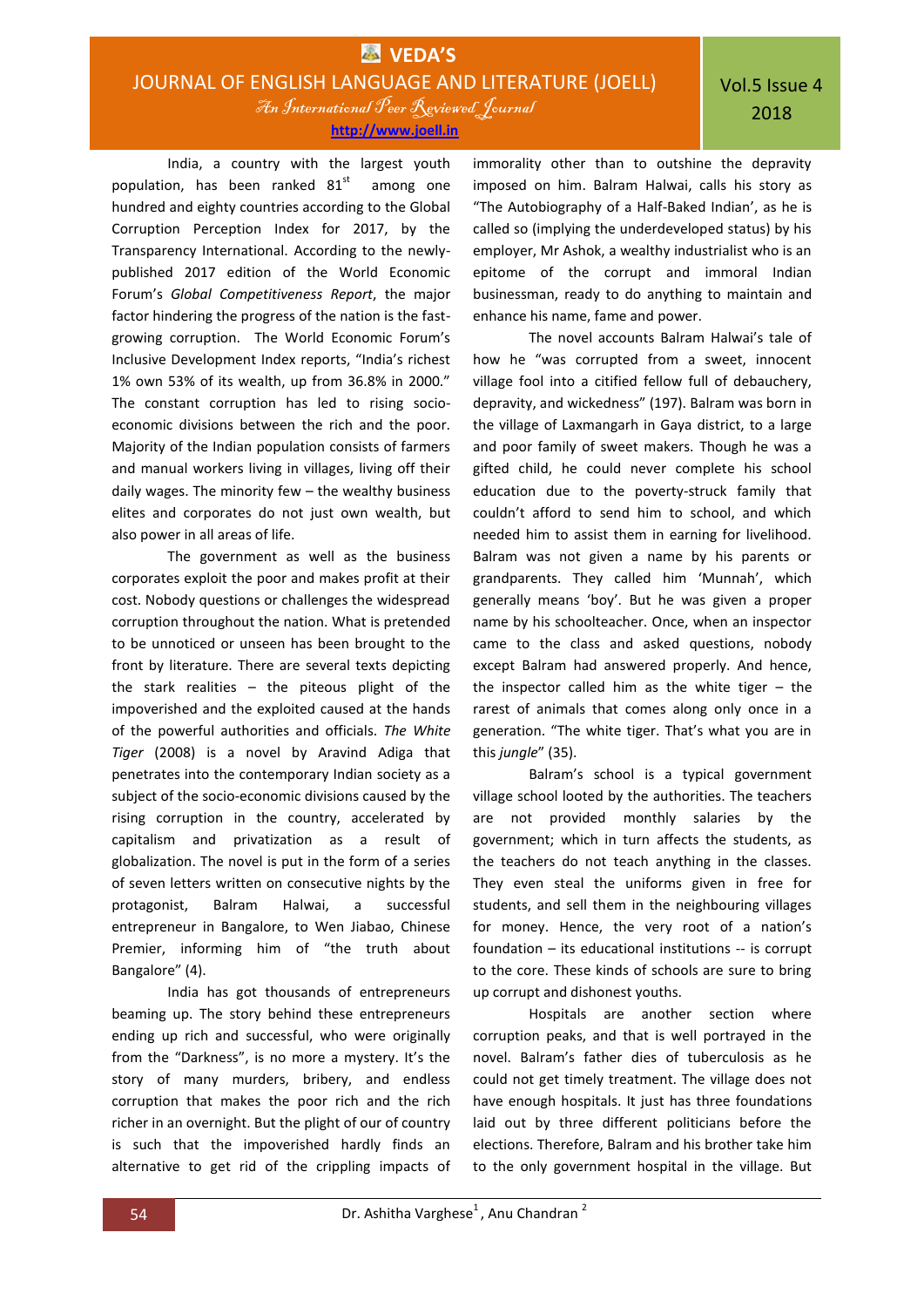**[http://www.joell.in](http://www.joell.in/)**

there is no doctor there. After bribing the ward boy, they learnt that the doctor might come up in the evening, and so waited till evening for the doctor to arrive. But his father dies by then. A man informs them about the prevalent corruption in hospitals. The doctors are appointed to the hospitals after being bribed a huge amount of money. They are allowed to be off duty if they give off one-third of their salary to the medical superintendent. He would make a tick on the ledger implying that the doctor was on duty. Hence, Balram's father, like thousands of patients in our country, is allowed to die mercilessly as a result of the absence and negligence of the doctors, and the brutality of the government.

The village of Laxmangarh was controlled by four bestial landlords, who are named after the animals suitable of their appetite -- the Buffalo, the Stork, the Wild Boar and the Raven. Being a village guy from the Sweet makers' community, Balram faced great challenges getting into a job. He was rejected by the coalminers as he approached them for a job there, saying that he is too small and lean to be selected for a job. Balram happened to approach the Stork (one of the village landlords) in Dhanbad, and he appointed him as their driver. Ashok, his son, was comparatively kinder to Balram and was devoid of the usual instincts that run in the blood of a landlord. "If you were back in Laxmangarh, we would have called you the Lamb" (142). Balram was thoroughly humiliated for his appearance, lack of English speaking skills and ignorance of the modern and corrupted city life as he comes to Dhanbad, Delhi; by everyone there from the fellow servants, drivers to his masters and mistress. He is put to embarrassment by his mistress, Pinky Madam, for his 'unsophisticated' manners and 'incivility'.

The stark socio-economic division in India is on constant rise. The poor labourers in Delhi who build mansions for the rich live in tents covered with tarpaulin sheets. They do not have a sewage system and defecate in the open, and live in the stenches of the faeces and industrial waste. The servants or labourers or any poor-looking people wearing sandals instead of shoes are not allowed in the malls of Delhi. The life of drivers in Delhi is quite pathetic. They are mercilessly enslaved. They are subjected to take up blame for their masters' crimes and die in jail

proudly bragging of their 'loyalty'. "We have left the villages, but the masters still own us, body, soul, and arse. (169)". Balram was trapped in a similar loop. He was asked to take up the blame for Pinky Madam, who had accidentally killed a child while driving drunk. The rich, just because they own heaps of wealth, forget humanity and gets the poor dumb people punished for the crimes they commit. Even the judges take their bribes and happily give into the injustice. "And life goes on. For everyone but the driver" (169).

"Delhi is a city where civilization can appear and disappear within five minutes" (281). People here are corrupted to their roots, and have got no morals. They are fair-skinned and have big bellies. That's what all that matters here. The rich always get the best of whatever they want in their life, and the poor licks their leftovers. They bribe the ministers and politicians to get away from their crimes. Balram's master, Mr Ashok, is one such businessman in the coal industry, who bribes the ministers (with the money looted from the poor) to get exempted from paying income taxes. Ashok, though at first seems to be different from his father and brother, is equally cruel and selfish as realised by Balram. Balram revenged Ashok by cheating on him, siphoning his petrol, taking the car to corrupt mechanics who charged extra bills, and picking up paying customers. But he never felt guilty; instead it was rage and the realization that how much he had been sucked by Ashok and his family. "The more I stole from him, the more I realised how much he had stolen from me" (231). Balram takes his full revenge by murdering Ashok, and stealing away his seven hundred thousand rupees and leaving to Bangalore to launch his own taxi service centre, White Tiger Drivers. That is how Balram manages to free himself out of the Rooster Coop of slavery.

India, with its advancing infrastructural, technological and other developments have brought along a higher rate of corruption. The domination of the poor and lower class communities has intensified the socio-economic and class divisions. The poor have been deprived of their rights and exploited terribly. Power is in the hands of the wealthy authorities, politicians and officials holding a dignified status in the society. But at the same time,